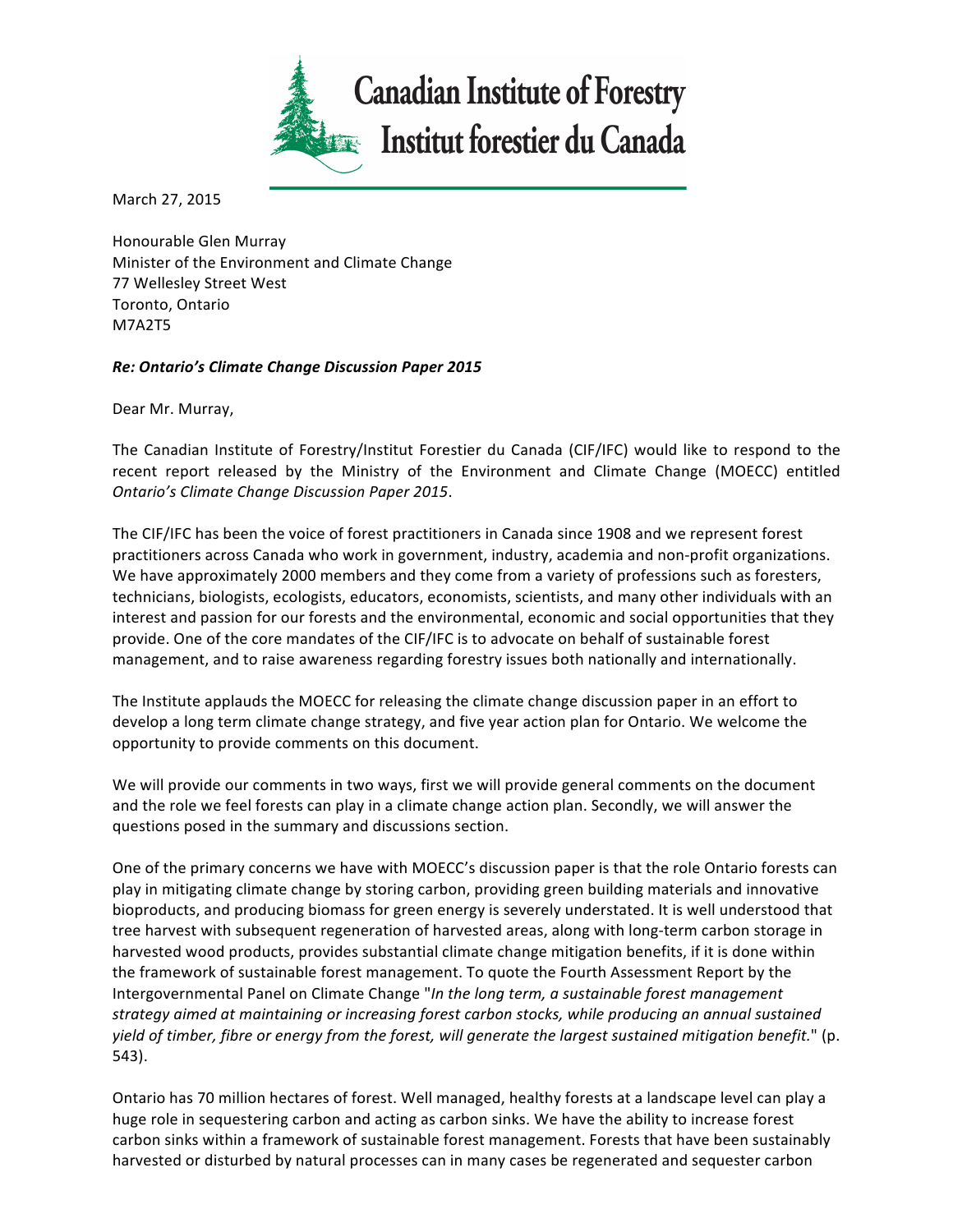more rapidly through planned natural regeneration or planting. When you apply this concept to a landscape of 70 million hectares this becomes a very powerful mitigation strategy. A well balanced, landscape approach that incorporates sound forestry practices, and a long term sustainable approach, can be a key to making Ontario's forests a significant climate change mitigation tool. In addition, Ontario's harvested wood products, such as lumber, furniture, flooring, OSB, paper, etc., can play a role in carbon storage, and green energy from forest biomass can reduce fossil fuel use. The CIF/IFC would like to see these concepts explored further.

MOECC is in a unique position to promote the conversion from fossil fuels to energy provided by renewable, sustainable forest biomass. Energy from forest biomass reduces the use of fossil fuels and thereby avoids the long-term, millennial scale addition of carbon to the Earth's atmosphere. However, different sources of biomass from forests have different atmospheric payback times – harvest residues and mill residues reach a break-even point relatively quickly, while trees harvested for energy production may take decades to a century or more to reach break-even, depending on the forest type and the fossil fuel replaced. While in general, using biomass from sustainably managed forests for energy generation is preferable in the long-term to using fossil fuels, it is essential that the life cycle emissions and forest carbon stock changes of forest bioenergy be understood and accounted for.

The forestry sector in Ontario has experienced a structural change since 2004, and traditional markets for wood products have not rebounded. Ontario's forests can provide an additional 10 to 14 million cubic metres of sustainable harvest every year that is not being utilized. Ontario is uniquely positioned to not only provide sawmill and pulp and paper products, but to also fuel economic growth by increased utilization of forest biomass from its sustainably managed Crown forest for innovative new products not currently produced in Ontario.

The CIF/IFC will now address the questions posed in the discussion questions section of the climate change discussion paper.

# **1. Traditional Knowledge:**

The CIF/IFC strongly supports engagement with First Nations. Communities in remote areas in northern Ontario will experience climate change sooner and with greater change. These communities tend to be more closely connected to the land, while their isolation will tend to make them more vulnerable to the effects of climate change. Northern and remote communities offer a great opportunity to implement green energy (both heat and power) from forest biomass. Converting from non-renewable fossil fuels to green energy, such as bioenergy, can contribute positively to their social, economic and environmental needs. 

### **2.** Actions in Key Sectors:

As stated earlier, the CIF/IFC suggests that forests can play a significant role in achieving Ontario's greenhouse gas reduction targets. Government can encourage climate change mitigation through the forest sector by considering the contribution of forests and harvested wood products in carbon accounting.

Ontario's pulp and paper sector has already achieved significant reductions in greenhouse gas emissions through the production of heat and power using forest harvest residues and residual by-products of mill operations.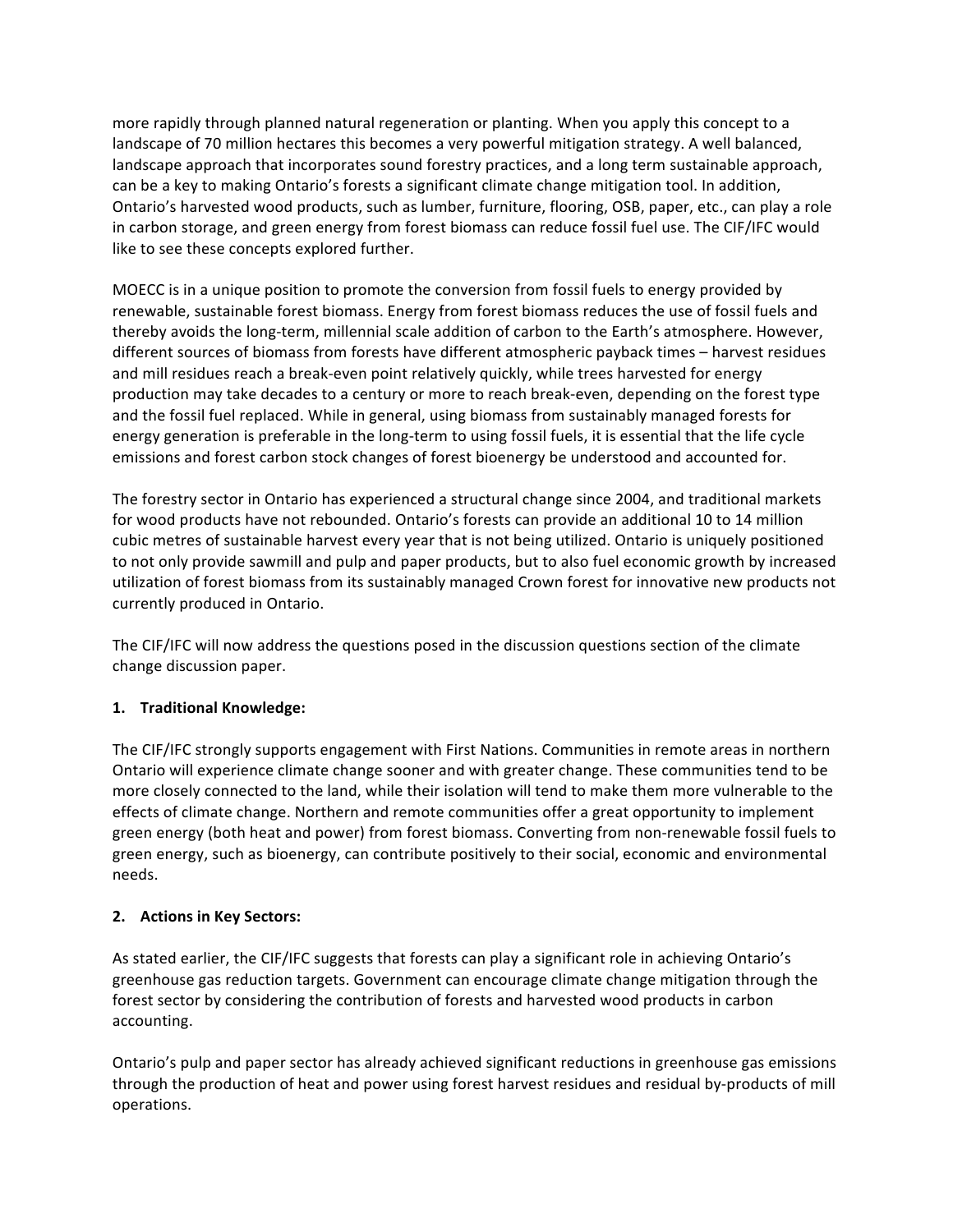Forestry can play a role in reducing greenhouse gas emissions over the long-term through the production of green energy and by providing carbon offsets to other sectors from increased forest growth. To maintain forest sustainability and to achieve climate change mitigation through its forests, Ontario requires strategies that incorporate active forest management on the forest landscape to adapt forests to changing climate.

Land use planning in Ontario's forests has already played a critical role in achieving forest sustainability (e.g., Forest Accord, Lands for Life, Crown Forest Sustainability Act, etc.). It is important that Crown forest in Ontario is managed for economic, social and ecological benefits in a sustainable manner to ensure they also contribute where appropriate to climate change mitigation. Continuing forest sustainability will require improved understanding of how forests will respond to changing climate and the development of innovative approaches to forest management.

## **3. Communities & Built Form**

The CIF/IFC strongly supports initiatives that incorporate wood products in building structures, and we feel this approach should be facilitated by the province, with leadership from municipalities. It is well understood that forest products provide carbon capture benefits, while the forests they were taken from sequester additional carbon.

It is also well-supported by science that building materials derived from forest products have a much lower carbon footprint than products like concrete, steel and plastics, whose manufacture requires large amounts of energy. For this reason, we commend the Ontario government for amending the Building Code on January 1, 2015, to allow for wood-frame residential and office buildings up to six storeys. With this recent changes and with the introduction of new building materials made from wood, such as crosslaminated timber (CLT) and other engineered wood products, Ontario's forest sector can contribute to the construction of low-carbon buildings by using wood products with lower embodied energy. In addition, there are emerging products derived from forest biomass that have great promise for the future and could potentially replace many products traditionally made from petroleum products (e.g., interior car parts, tires, cosmetics, pharmaceuticals, packaging materials, etc.). These emerging technologies need to be supported by government policies, and there will need to be incentives from government promoting the use of these green products from sustainably managed forests in Ontario.

The use of green energy (heat and power) is a climate change mitigation strategy in a number of jurisdictions (e.g., Finland, Sweden, Denmark, British Columbia, Quebec, etc.). Ontario has an opportunity to learn from them and promote innovative forest bioenergy technologies when planning large infrastructure projects. While recognizing that different forest biomass sources provide an atmospheric benefit over different timespans, public buildings such as hospitals, schools, libraries, etc., offer great opportunities to implement green energy initiatives using combined heat and power from forest biomass that will help mitigate climate change. British Columbia, Quebec and the Northwest Territories are already realizing the benefits of such approaches. As mentioned previously, remote First Nations communities that currently rely on energy from fossil fuels provide an excellent opportunity for conversion to combined heat and power from forest biomass, providing local employment and reducing reliance on fossil fuels to provide carbon emission reductions.

### **4. Price on Carbon**

CIF/IFC supports putting a price on carbon as a mechanism to encourage changes in behaviour that reduce greenhouse gas emissions. By returning these benefits to consumers and by supporting research